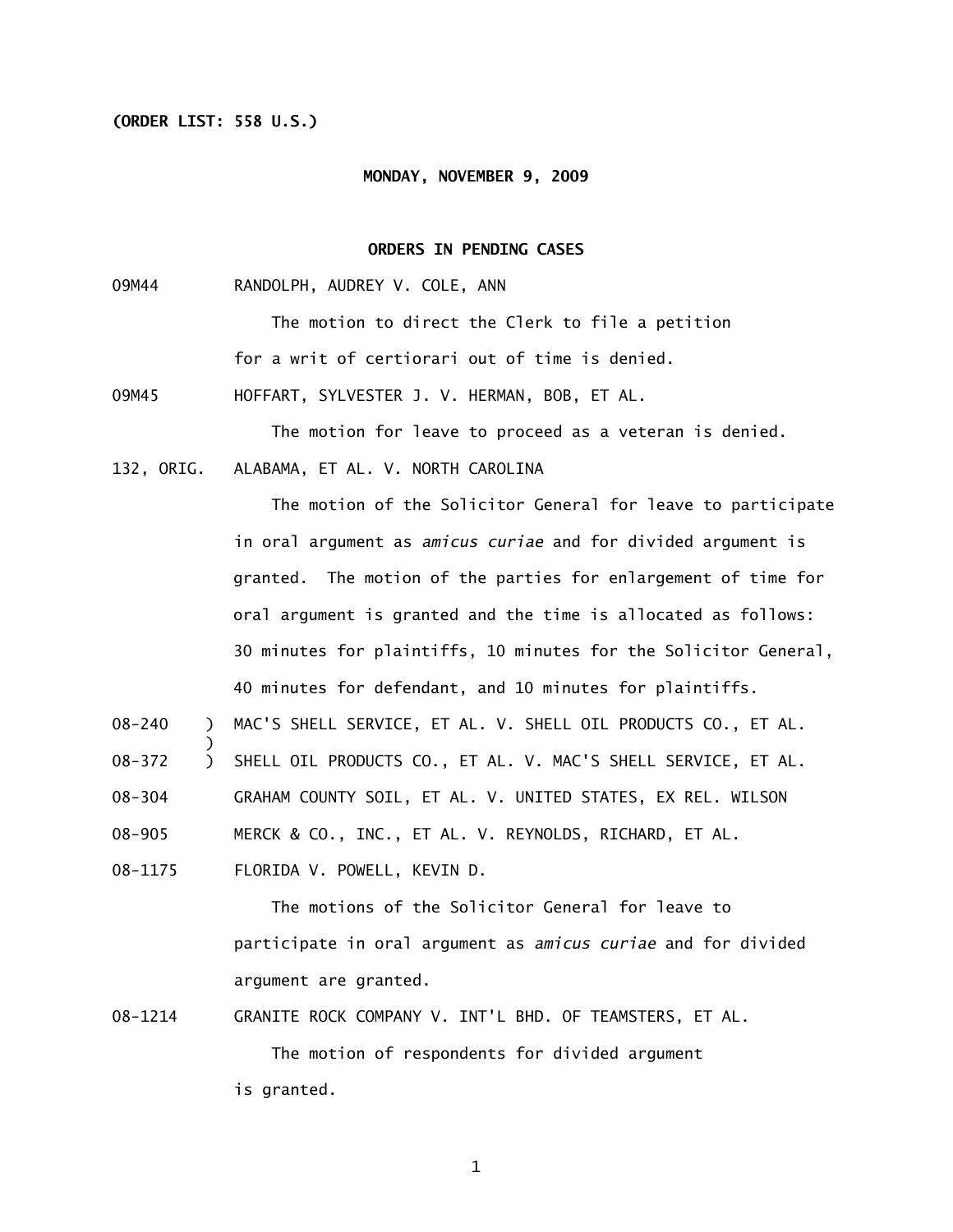09-400 STAUB, VINCENT E. V. PROCTOR HOSPITAL

 The Solicitor General is invited to file a brief in this case expressing the views of the United States.

- 09-5096 HOWARD, GREGORY T. V. INDUSTRIAL COMM'N OF OH, ET AL.
- 09-5856 WAGNER, THEODORE V. UNITED STATES
- 09-6154 IN RE KEVIN MILLEN

 The motions of petitioners for reconsideration of orders denying leave to proceed *in forma pauperis* are denied.

## **CERTIORARI DENIED**

- 08-1413 LAROCHE, DENNIS J. V. SHINSEKI, SEC. OF VA
- 08-1500 FEDERAL EXPRESS CORP. V. EEOC
- 08-1507 MEIER, TERRY L. V. UNITED STATES
- 08-1595 MANNING, STEVEN V. UNITED STATES, ET AL.
- 08-10454 KNOX, JUDY, ET AL. V. NEW YORK
- 09-162 PERRY, MICHAEL J. V. THALER, DIR., TX DCJ
- 09-168 PINNICK, MILVERTHA, ET AL. V. CORBOY & DEMETRIO, P.C., ET AL.
- 09-201 SIMPLICITY MANUFACTURING V. BERRIER, WAYNE, ET UX.
- 09-235 MACERICH MGMT. CO., ET AL. V. UNITED BROTHERHOOD OF CARPENTERS
- 09-278 RIVAS, JOSE A. V. OHIO
- 09-292 MARTINI, ANTHONY V. GODADDY.COM INC., ET AL.
- 09-300 AVERY, ROBIN L. V. FIRST RESOLUTION MANAGEMENT
- 09-311 HCA HEALTH SERVICES, ET AL. V. SHINN, NATHAN
- 09-361 PIRINCCI, JAY V. UNITED PARCEL SERVICE
- 09-371 HUTZLER, MICHAEL S. V. WEST VIRGINIA
- 09-387 DAVIS, ANTHONY T. V. CURRY, WARDEN
- 09-390 LABER, STAN V. GEREN, SEC. OF ARMY
- 09-408 POLE, WILLIE V. RANDOLPH, ACTING WARDEN
- 09-413 HUSBAND, JIMMY R. V. UNITED STATES

2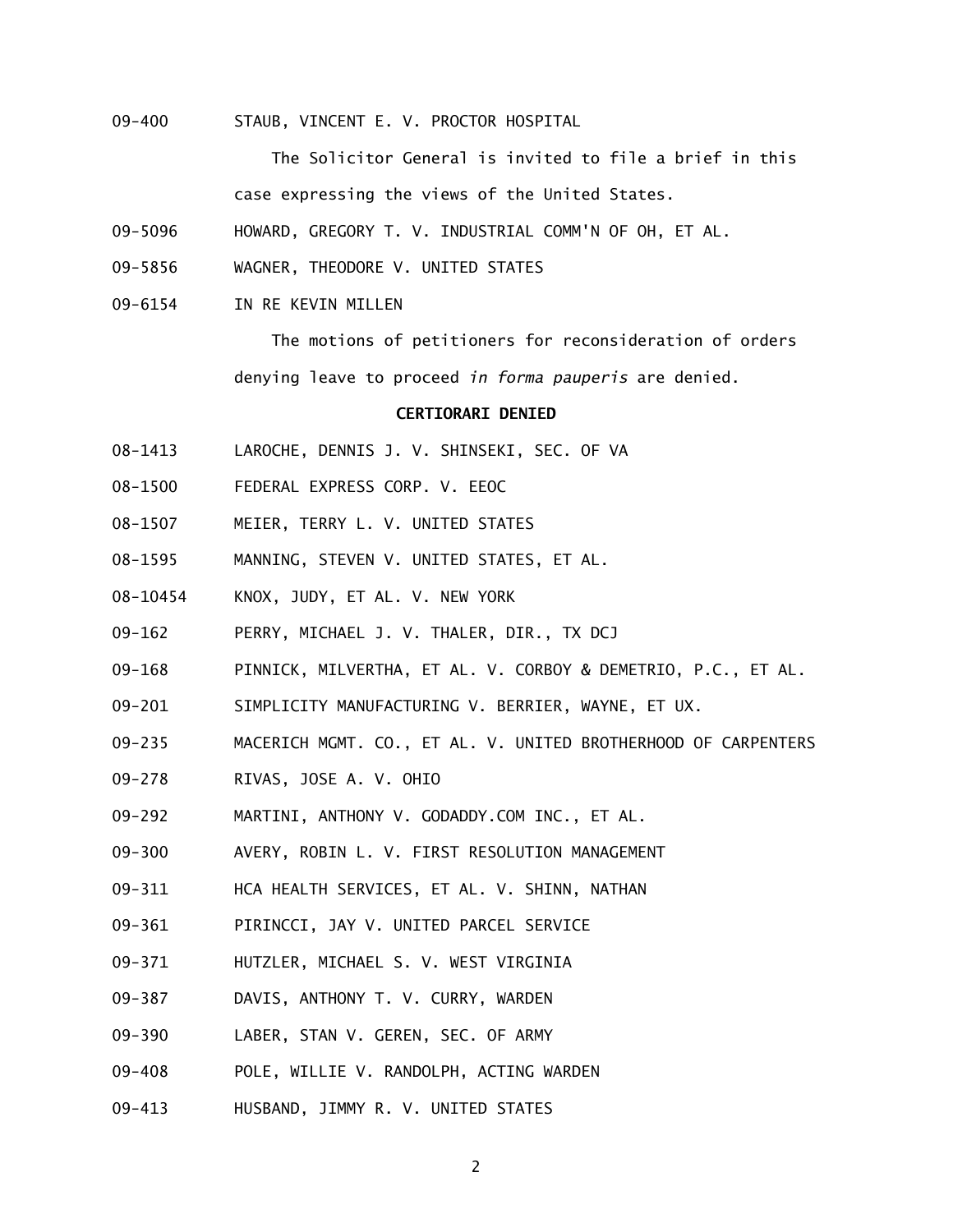- 09-414 HENNESSY, MICHAEL E., ET UX. V. CIR
- 09-422 MURTAGH, PATRICK V. CIR
- 09-425 EVERY PENNY COUNTS, INC. V. AMERICAN EXPRESS COMPANY, ET AL.
- 09-5168 DELGADO, JUAN V. UNITED STATES
- 09-5267 BUNYARD, JERRY T. V. CALIFORNIA
- 09-5421 HAWKINS, SHAWN L. V. COYLE, WARDEN
- 09-5598 HAZELWOOD, ANDERSON S. V. NORTH CAROLINA
- 09-6307 SHARPE, ADAM W. V. RUNNELS, WARDEN
- 09-6308 STONE, JAMES H. V. TEXAS
- 09-6309 SPILLMAN, ALEXANDER V. NEW YORK
- 09-6318 LOWERY, THOMAS J. V. UTAH, ET AL.
- 09-6319 LOPEZ, RICHARD V. LEWIS, WARDEN
- 09-6328 YEAGER, F. JOE V. SAN DIEGO, CA, ET AL.
- 09-6334 DALTON, TERRY M. V. TEXAS
- 09-6344 KIMBROUGH, DARIUS M. V. McNEIL, SEC., FL DOC, ET AL.
- 09-6345 LEE, LEDELL V. ARKANSAS
- 09-6351 BYRD, CHRISTOPHER A. V. NORTH CAROLINA
- 09-6352 BYNUM, CLEVELAND V. LEVENHAGEN, SUPT., IN
- 09-6353 ATKINS, CRAIG L. V. VADLAMUDI, SEETHA, ET AL.
- 09-6362 BROOKS, IRVIN V. HUBERT, WARDEN
- 09-6365 STAFFORD, DRAKE L. V. ASTRUE, COMM'R, SOCIAL SEC.
- 09-6366 SEAMAN, JEANETTE B. V. ASTRUE, COMM'R, SOCIAL SEC.
- 09-6391 RODRIGUEZ, PETER J. V. EVANS, WARDEN
- 09-6416 RODGERS, MORRIS V. HEDGPETH, WARDEN
- 09-6461 RODRIGUEZ-MONTELVO, JUAN V. UNITED STATES
- 09-6470 EVANS, ALBERT L. V. CARTLEDGE, WARDEN
- 09-6497 ALFREDO-CARDENAS, CRUZ V. UNITED STATES
- 09-6509 WILLIAMS, YUSEF L. V. THURMER, WARDEN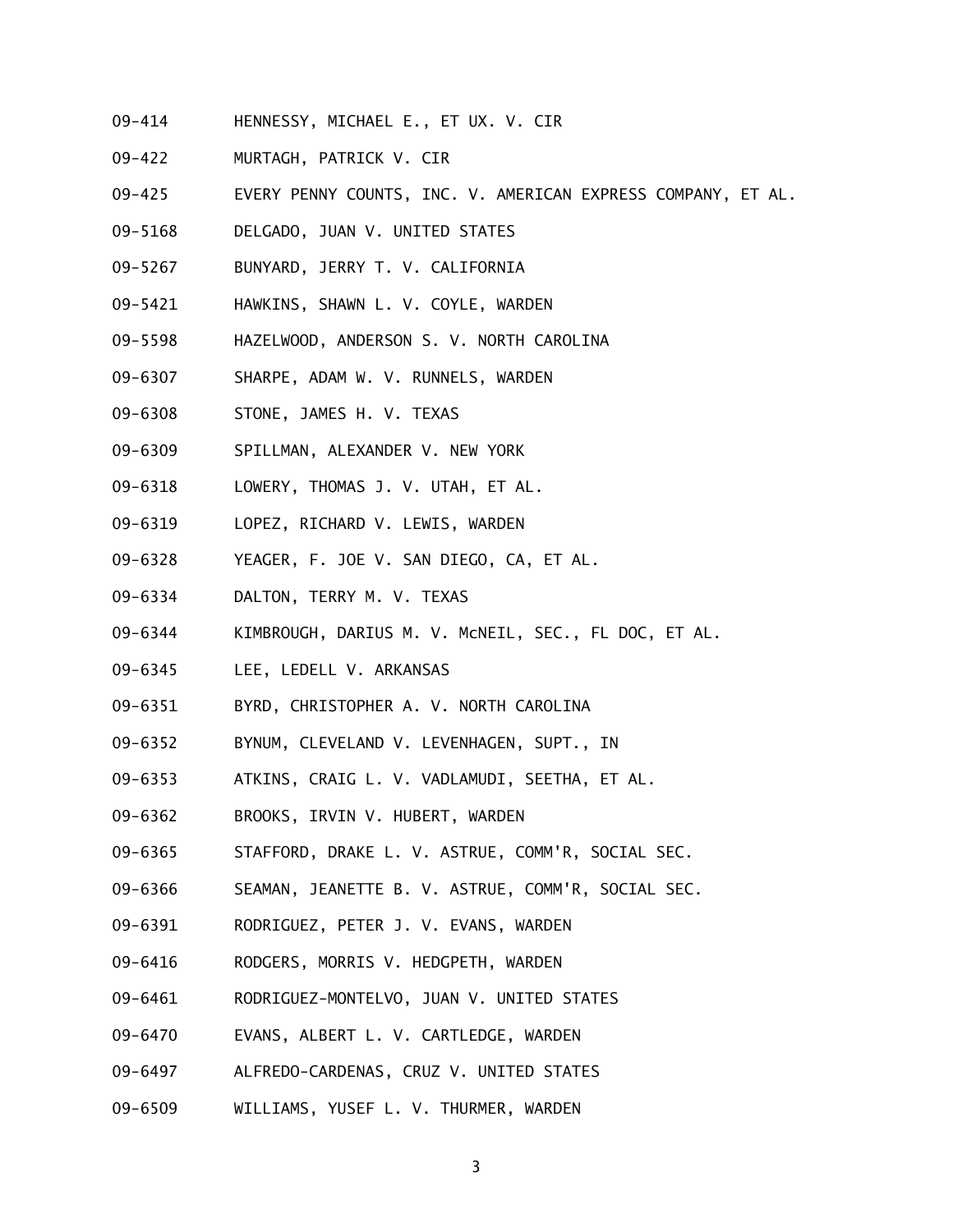- 09-6510 ROBINSON, ARTHUR R. V. CAIN, WARDEN, ET AL.
- 09-6557 DANIELS, RANDY O. V. CALIFORNIA
- 09-6560 EISENHAUER, ROBIN W. V. TX DEPT. OF TRANSPORTATION
- 09-6575 BOWMAN, GREGORY D. V. TENNESSEE
- 09-6603 TOWNSEND, OTHA E. V. MINNESOTA
- 09-6606 MOORE, PETER L. V. VIRGINIA
- 09-6624 NORFLEET, MARC V. ILLINOIS
- 09-6637 CUMMINGS, BERTHA L. V. MOORE, EDDIE N., ET AL.
- 09-6648 MONCION, ARIOSTE V. POWER, ADM'R, E. JERSEY, ET AL.
- 09-6694 ROSS, DARNELL E. V. VIRGINIA
- 09-6730 ) CRUZ, ISRAEL V. UNITED STATES

)

)

- 09-6821 ) PRUDENTE, ARMANDO V. UNITED STATES
- 09-6912 ) FLORES, JORGE V. UNITED STATES
- 09-6744 HEFFINGTON, JOAN V. BUSH, FORMER PRESIDENT OF U.S.
- 09-6767 NORMAN, ALLISON L. V. DELAWARE
- 09-6777 HERBERT, SUSAN V. UNITED STATES, ET AL.
- 09-6790 HOLT, GARY W. V. OBAMA, PRESIDENT OF U.S., ET AL.
- 09-6801 HERNANDEZ, RICKY V. GAETZ, WARDEN
- 09-6833 POINDEXTER, CRAIG L. V. ZAVARES, EXEC. DIR., CO DOC
- 09-6849 DOE, JOHN, ET AL. V. UNITED STATES
- 09-6853 OLD CHIEF, MAYNARD M. V. UNITED STATES
- 09-6863 JOHNSON, SHERMAN V. GAETZ, WARDEN
- 09-6866 ROCHA, LEOPOLDO V. UNITED STATES
- 09-6868 SAUNDERS, RUBY L. V. UNITED STATES
- 09-6874 COVINGTON, ROBERT C. V. UNITED STATES
- 09-6875 SALLEY, GERALD V. UNITED STATES
- 09-6876 RUSSO, ROBERT F. V. HULICK, WARDEN
- 09-6879 GUIBILO, MICHAEL V. UNITED STATES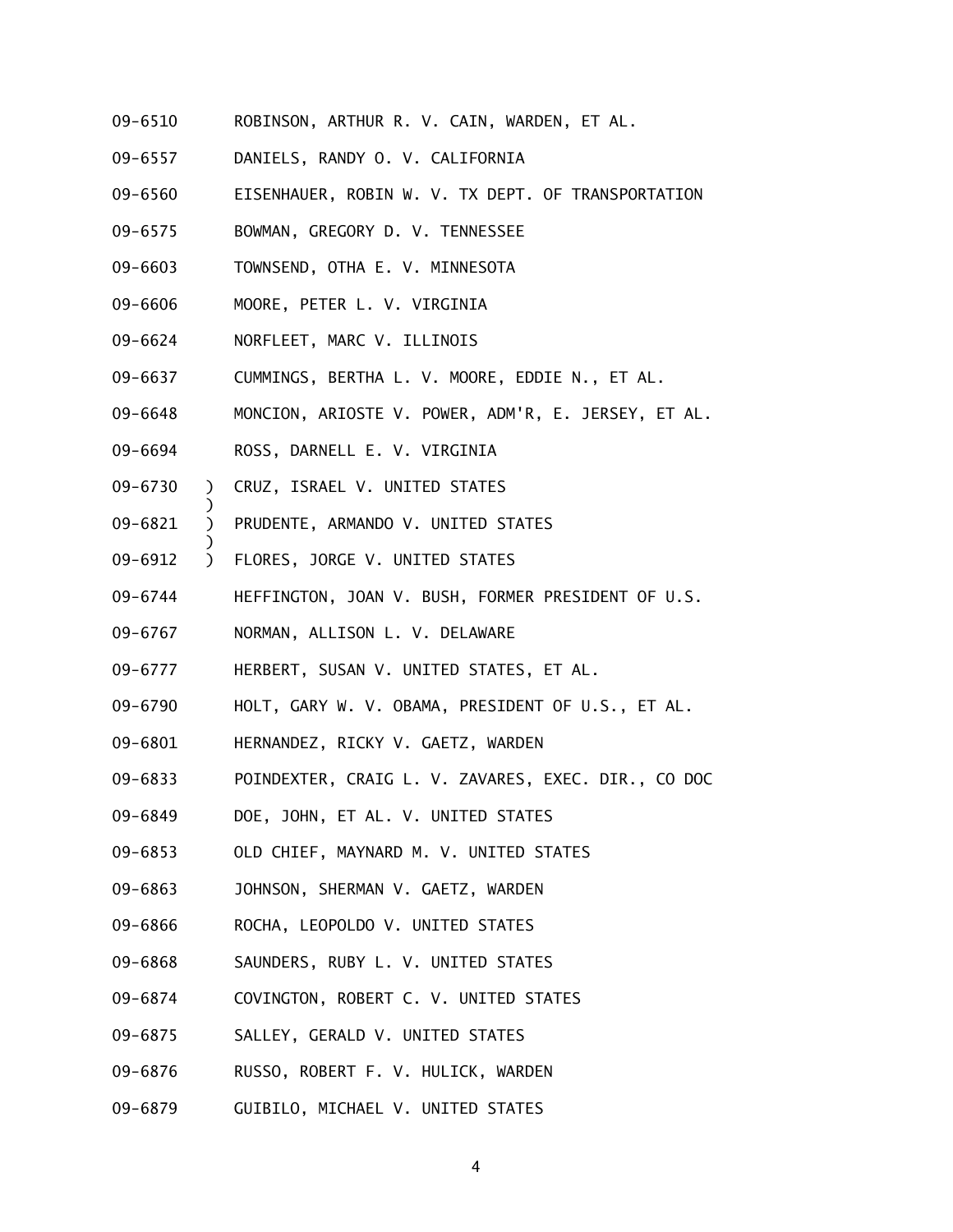- 09-6881 DeFEO, FRANK J. V. UNITED STATES
- 09-6882 COPLEN, ANTWAN E. V. UNITED STATES
- 09-6885 ANDREWS, SABINA V. UNITED STATES
- 09-6886 BURKE, KENNETH T. V. UNITED STATES
- 09-6887 BIBB, TROY L. V. UNITED STATES
- 09-6889 BUENO-SIERRA, JORGE E. V. UNITED STATES
- 09-6891 ALVAREZ, ENRIQUE V. UNITED STATES
- 09-6898 WALLENFANG, JEFFREY A. V. UNITED STATES
- 09-6900 LANDIN, PABLO R. V. UNITED STATES
- 09-6901 SERRANO, RAYMOND V. UNITED STATES
- 09-6903 COLEMAN, MERLIN V. UNITED STATES
- 09-6904 CHAMBERS, GEORGE V. UNITED STATES
- 09-6905 EPPS, HUGH V. UNITED STATES
- 09-6906 CARRIZOZA, MANUEL V. UNITED STATES
- 09-6909 HORNE, ANTHONY W. V. UNITED STATES
- 09-6910 HARRIS, GARRISON V. UNITED STATES
- 09-6911 GUILLORY, ANNEMARIE V. UNITED STATES
- 09-6913 GILLESPIE, GEBRIAN R. V. UNITED STATES
- 09-6914 GARCIA-SANCHEZ, GERARDO V. UNITED STATES
- 09-6917 QUIAH, HARRY V. UNITED STATES
- 09-6918 WARREN, JOHNNY S. V. UNITED STATES
- 09-6920 JOHNSON, MITCHELL S. V. UNITED STATES
- 09-6921 KNIGHT, SHANE D. V. UNITED STATES
- 09-6922 JOHNSON, MICHELLE V. UNITED STATES
- 09-6929 MEADOWS, TIMOTHY J. V. UNITED STATES
- 09-6930 ESSELL, SAMGODSON V. UNITED STATES
- 09-6932 ROSS, LEROY V. UNITED STATES
- 09-6934 BARBOSA-TORRES, FELIPE V. UNITED STATES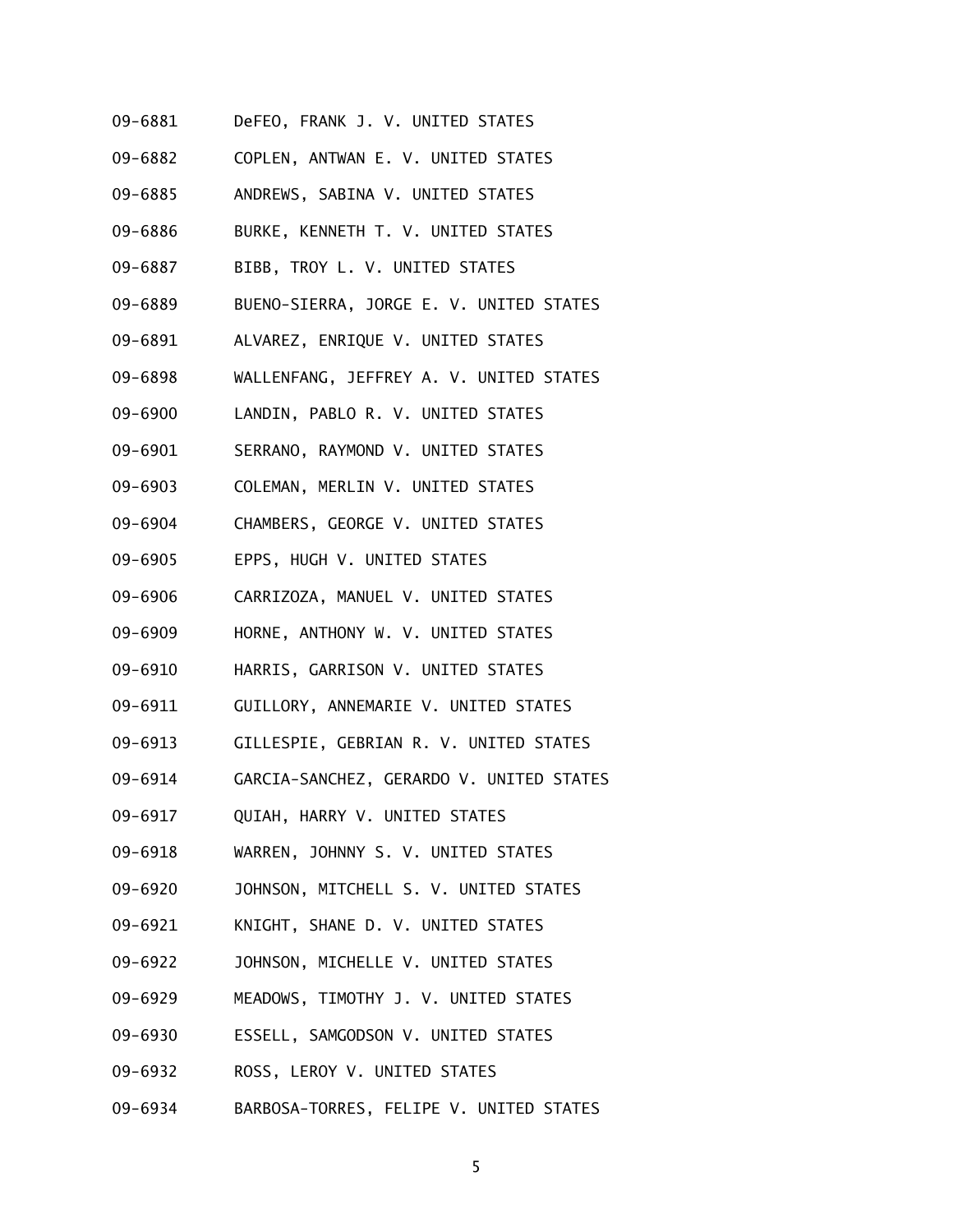- 09-6935 KNIBBS, DWIGHT V. UNITED STATES
- 09-6940 GONZALEZ, PATRICIO V. UNITED STATES
- 09-6942 HALTER, J. TIMOTHY V. UNITED STATES
- 09-6944 HARRIS, ANTHONY T. V. UNITED STATES
- 09-6945 GARCIA, JOSE A. V. UNITED STATES
- 09-6946 HANSLEY, JOHNNY L. V. UNITED STATES
- 09-6955 OSAKI, LARRY T. V. UNITED STATES
- 09-6960 FLECK, DANNY L. V. UNITED STATES
- 09-6964 PORTER, DAIMON T., ET AL. V. UNITED STATES

The petitions for writs of certiorari are denied.

- 08-1410 HANDLE WITH CARE MANAGEMENT V. NY DIVISION FOR YOUTH
- 09-312 GREENE, CLIFF V. HANOVER DIRECT, INC., ET AL.
- 09-330 YE, JIN X. V. HOLDER, ATT'Y GEN.
- 09-424 PANNELL, DERREK V. UNITED STATES
- 09-6400 DAIGNEAULT, LARRY L. V. EATON CORP., ET AL.

 The petitions for writs of certiorari are denied. Justice Sotomayor took no part in the consideration or decision of these petitions.

- 09-6692 STRUCK, JAMES T. V. COOK COUNTY PUBLIC GUARDIAN
- 09-6715 LEAPHART, KIRK V. DETROIT, MI, ET AL.

 The motions of petitioners for leave to proceed *in forma pauperis* are denied, and the petitions for writs of certiorari are dismissed. See Rule 39.8. As the petitioners have repeatedly abused this Court's process, the Clerk is directed not to accept any further petitions in noncriminal matters from petitioners unless the docketing fees required by Rule 38(a) are paid and the petitions are submitted in compliance with Rule 33.1. See *Martin* v. *District of Columbia Court of Appeals*, 506

6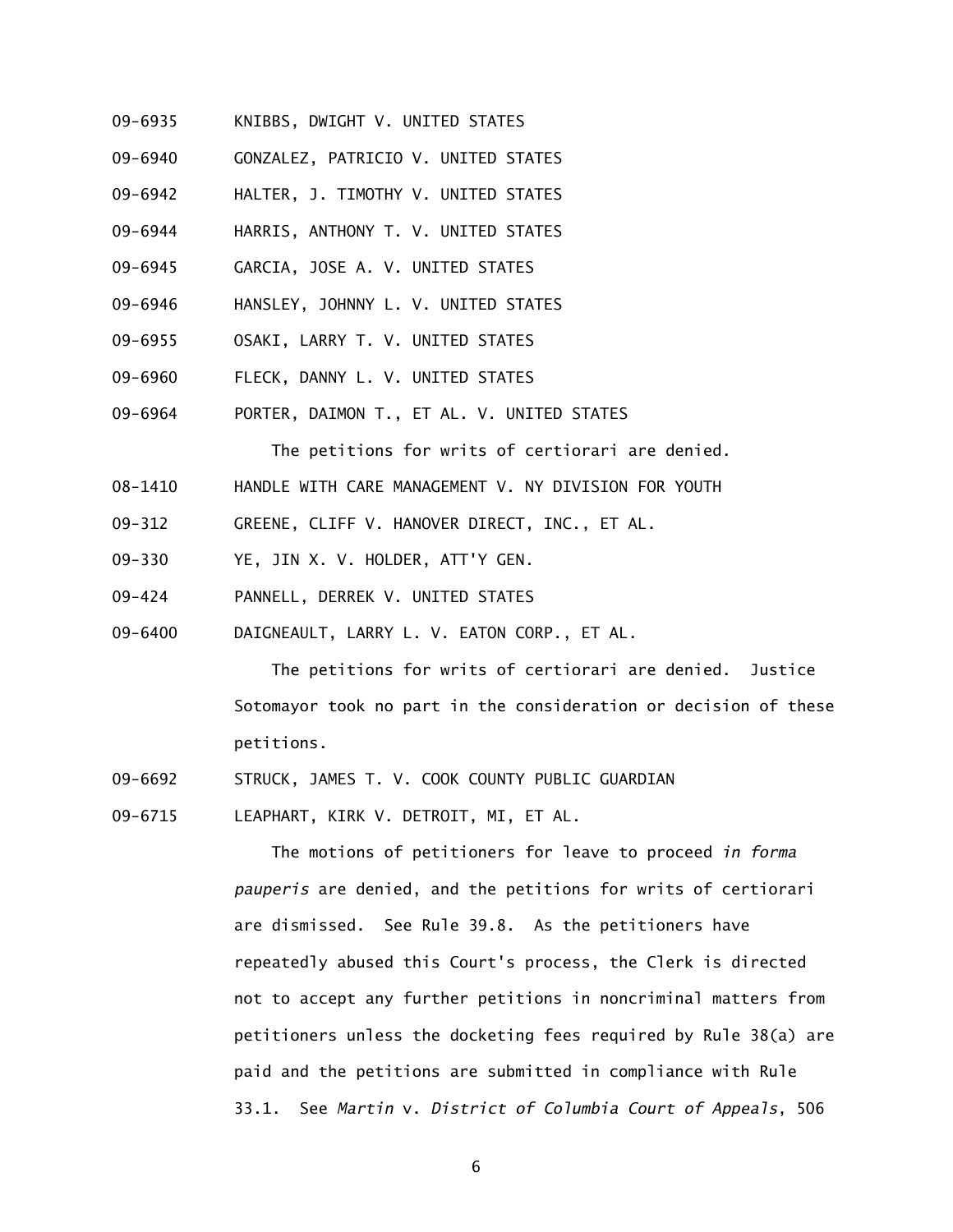U.S. 1 (1992) (*per curiam*). Justice Stevens dissents. See *id.,*  at 4, and cases cited therein.

09-6892 BOYD, WILLIE E. V. UNITED STATES

 The motion of petitioner for leave to proceed *in forma pauperis* is denied, and the petition for a writ of certiorari is dismissed. See Rule 39.8.

09-6927 BROWN, KEVIN V. UNITED STATES

 The petition for a writ of certiorari is denied. Justice Sotomayor took no part in the consideration or decision of this petition.

## **MANDAMUS DENIED**

09-296 IN RE ELIZABETH A. KALIL

 The petition for a writ of mandamus and/or prohibition is denied. Justice Sotomayor took no part in the consideration or decision of this petition.

## **REHEARINGS DENIED**

- 08-9884 COOPER, MAURICE D. V. UNITED STATES
- 08-10450 PURPURA, NICHOLAS V. BUSHKIN, GAIMES, GAINS, ET AL.
- 08-11025 WELLS, CARL V. CARRO, JUDGE, ETC.

The petitions for rehearing are denied.

08-608 FLIPPING, ROBERT, ET AL. V. REILLY, ROBERT

 The motion for leave to file a petition for rehearing is denied.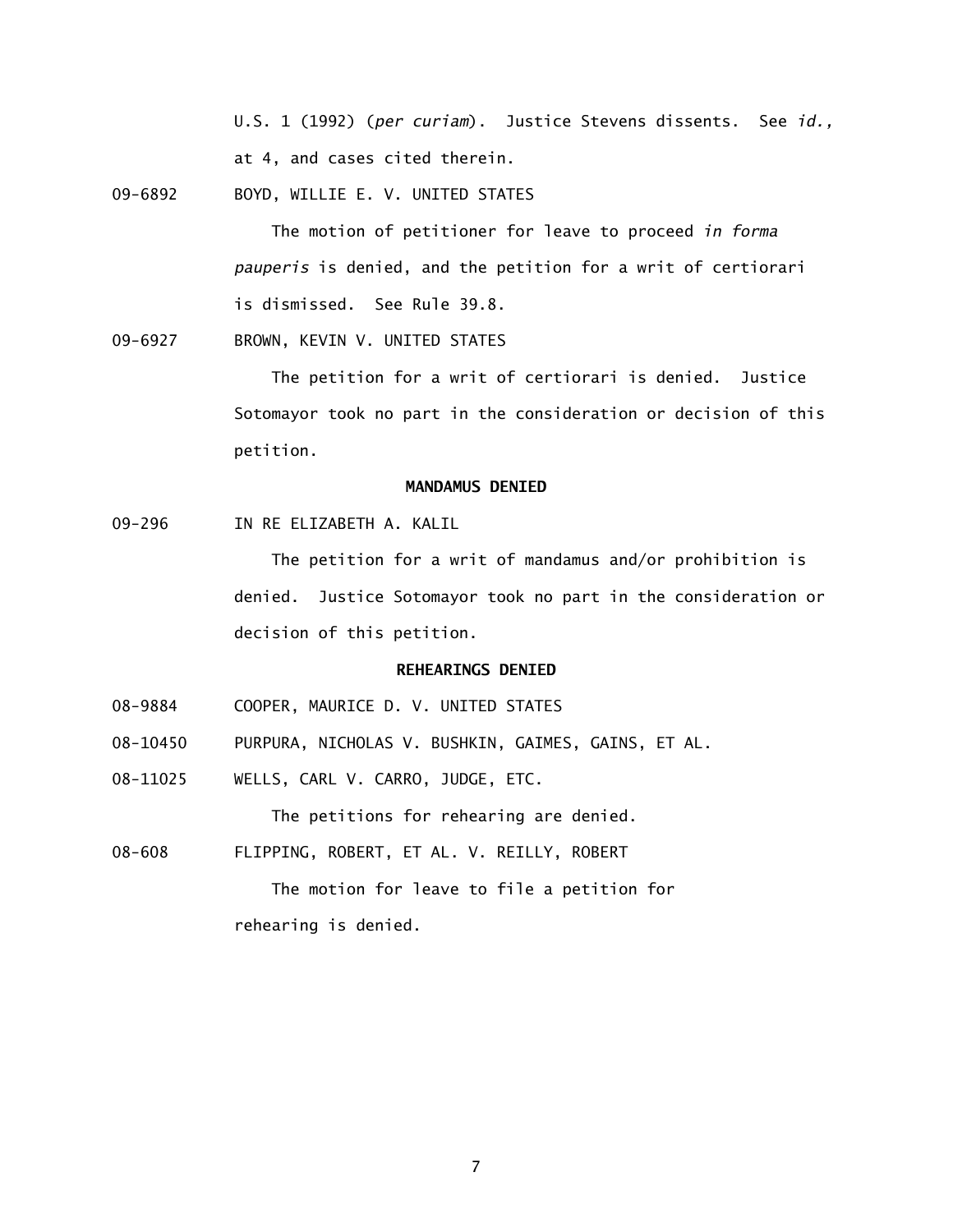# **SUPREME COURT OF THE UNITED STATES**

# DAVID BOBBY, WARDEN *v.* ROBERT J. VAN HOOK

## ON PETITION FOR WRIT OF CERTIORARI TO THE UNITED STATES COURT OF APPEALS FOR THE SIXTH CIRCUIT

No. 09–144. Decided November 9, 2009

## PER CURIAM.

The Court of Appeals for the Sixth Circuit granted habeas relief to Robert Van Hook on the ground that he did not receive effective assistance of counsel during the sentencing phase of his capital trial. Because we think it clear that Van Hook's attorneys met the constitutional minimum of competence under the correct standard, we grant the petition and reverse.

I

On February 18, 1985, Van Hook went to a Cincinnati bar that catered to homosexual men, hoping to find someone to rob. He approached David Self, and after the two spent several hours drinking together they left for Self's apartment. There Van Hook "lured Self into a vulnerable position" and attacked him, first strangling him until he was unconscious, then killing him with a kitchen knife and mutilating his body. *State* v. *Van Hook*, 39 Ohio St. 3d 256, 256–257, 530 N. E. 2d 883, 884 (1988). Before fleeing with Self's valuables, Van Hook attempted to cover his tracks, stuffing the knife and other items into the body and smearing fingerprints he had left behind. Six weeks later, police found him in Florida, where he confessed.

Van Hook was indicted in Ohio for aggravated murder, with one capital specification, and aggravated robbery. He waived his right to a jury trial, and a three-judge panel found him guilty of both charges and the capital specification. At the sentencing hearing, the defense called eight mitigation witnesses, and Van Hook himself gave an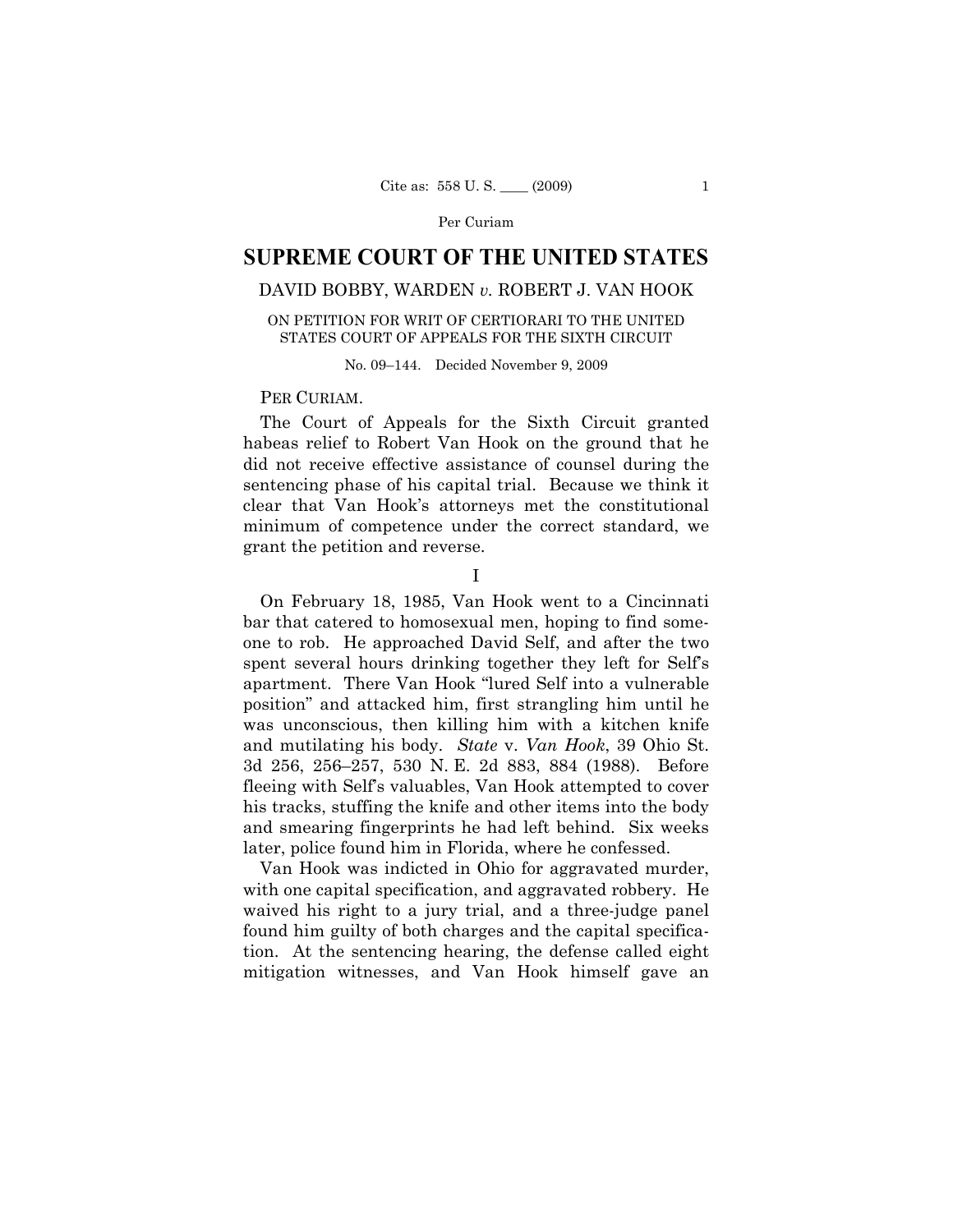unsworn statement. After weighing the aggravating and mitigating circumstances, the trial court imposed the death penalty. The Ohio courts affirmed on direct appeal, *id.*, at 265, 530 N. E. 2d, at 892; *State* v. *Van Hook*, No. C–85–0565, 1987 WL 11202 (Ohio App., May 13, 1987) *(per curiam)*, and we denied certiorari, *Van Hook* v. *Ohio*, 489 U. S. 1100 (1989). Van Hook also sought state postconviction relief, which the Ohio courts denied. *State* v. *Van Hook*, No. C–910505, 1992 WL 308350 (Ohio App., Oct. 21, 1992) *(per curiam)*, appeal denied, 66 Ohio St. 3d 1440, 608 N. E. 2d 1085, rehearing denied, 66 Ohio St. 3d 1470, 611 N. E. 2d 328 (1993); *State* v. *Van Hook*, 70 Ohio St. 3d 1216, 639 N. E. 2d 1199 (1994).

Van Hook filed this federal habeas petition in 1995. The District Court denied relief on all 17 of his claims. *Van Hook* v. *Anderson*, No. C–1–94–269 (SD Ohio, Aug. 7, 2003), App. to Pet. for Cert. 123a, 163a. A panel of the Sixth Circuit reversed, concluding that Van Hook's confession was unconstitutionally obtained under *Edwards* v. *Arizona*, 451 U. S. 477 (1981). See *Van Hook* v. *Anderson*, 444 F. 3d 830, 832 (2006). The en banc Sixth Circuit vacated that ruling, holding the confession was proper, and it remanded the case to the panel to consider Van Hook's other claims. See *Van Hook* v. *Anderson*, 488 F. 3d 411, 428 (2007). Van Hook petitioned for a writ of certiorari, which we denied. *Van Hook* v. *Hudson*, 552 U. S. 1023 (2007).

On remand, the panel granted Van Hook habeas relief again, but on different grounds, holding that his attorneys were ineffective during the penalty phase because they did not adequately investigate and present mitigating evidence, neglected to secure an independent mental-health expert, and requested and relied on a presentence investigation report without objecting to damaging evidence it contained. See *Van Hook* v. *Anderson*, 535 F. 3d 458, 461 (2008). The en banc Sixth Circuit again vacated the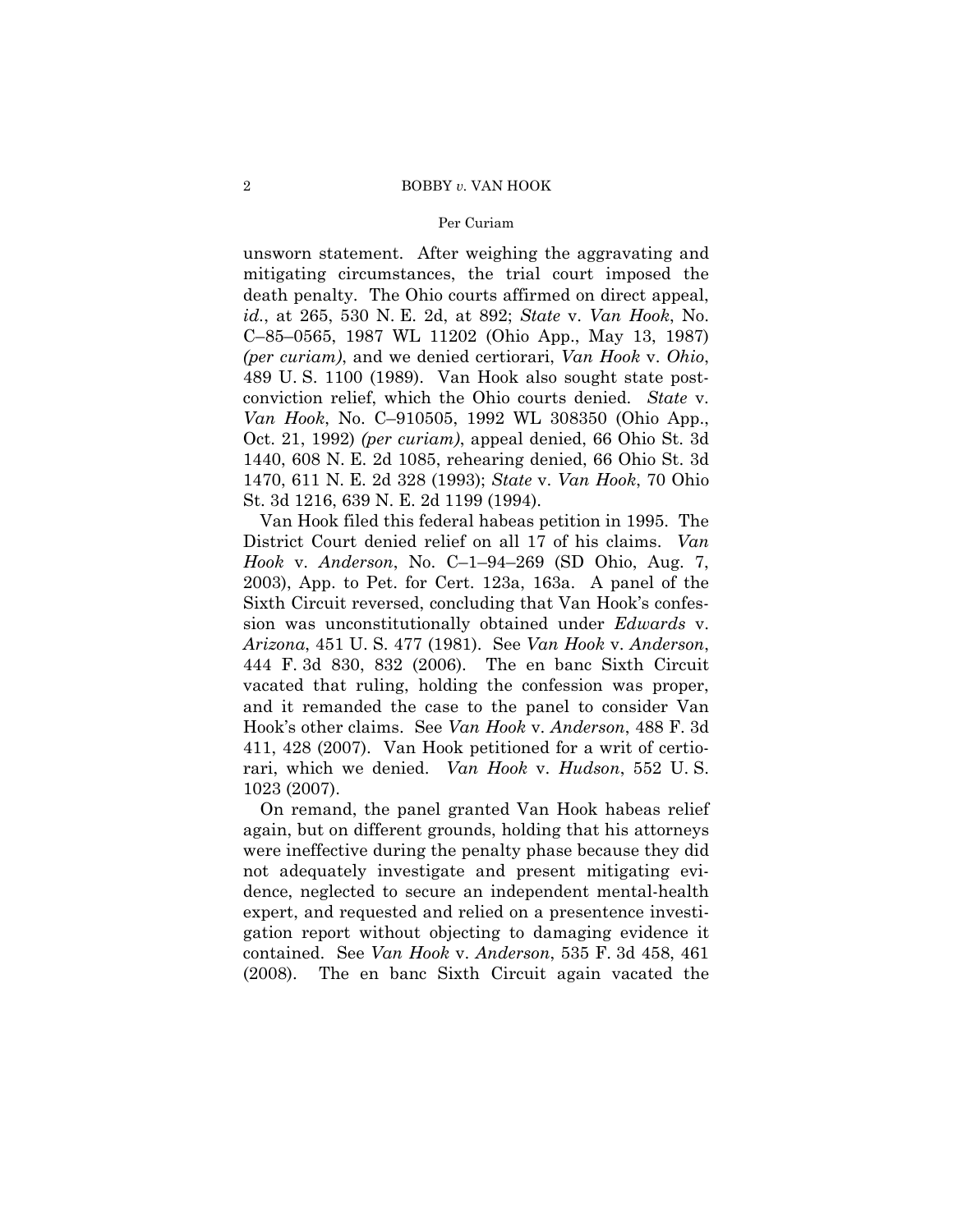panel's opinion, but rather than hearing the case a second time it remanded for the panel to revise its opinion. See *Van Hook* v. *Anderson*, 560 F. 3d 523, 524 (2009). In its third opinion, the panel—relying on guidelines published by the American Bar Association (ABA) in 2003—granted relief to Van Hook on the sole ground that his lawyers performed deficiently in investigating and presenting mitigating evidence. See *id.*, at 525. The State petitioned for a writ of certiorari. We grant the petition and reverse.

II

Because Van Hook filed his federal habeas petition before April 24, 1996, the provisions of the Antiterrorism and Effective Death Penalty Act of 1996 do not apply. See *Lindh* v. *Murphy*, 521 U. S. 320, 327 (1997). Even without the Act's added layer of deference to state-court judgments, we cannot agree with the Court of Appeals that Van Hook is entitled to relief.

The Sixth Amendment entitles criminal defendants to the "'effective assistance of counsel'"—that is, representation that does not fall "below an objective standard of reasonableness" in light of "prevailing professional norms." *Strickland* v. *Washington*, 466 U. S. 668, 686 (1984) (quoting *McMann* v. *Richardson*, 397 U. S. 759, 771, n. 14 (1970)). That standard is necessarily a general one. "No particular set of detailed rules for counsel's conduct can satisfactorily take account of the variety of circumstances faced by defense counsel or the range of legitimate decisions regarding how best to represent a criminal defendant." 466 U. S.*,* at 688–689. Restatements of professional standards, we have recognized, can be useful as "guides" to what reasonableness entails, but only to the extent they describe the professional norms prevailing when the representation took place. *Id.*, at 688.

The Sixth Circuit ignored this limiting principle, relying

A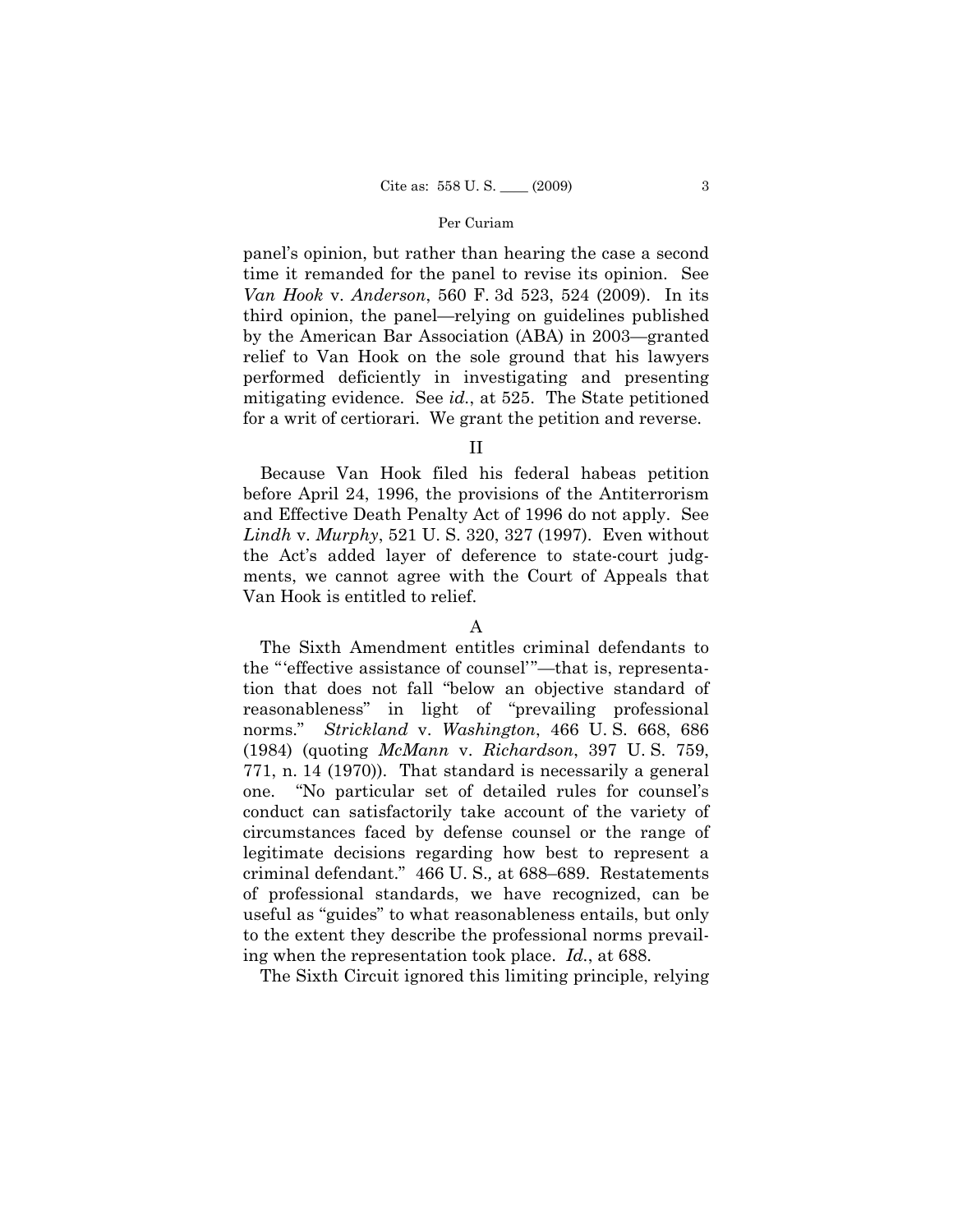#### 4 BOBBY *v.* VAN HOOK

## Per Curiam

on ABA guidelines announced 18 years after Van Hook went to trial. See 560 F. 3d, at 526–528 (quoting ABA Guidelines for the Appointment and Performance of Defense Counsel in Death Penalty Cases 10.7, comment., pp. 81–83 (rev. ed. 2003)). The ABA standards in effect in 1985 described defense counsel's duty to investigate both the merits and mitigating circumstances in general terms: "It is the duty of the lawyer to conduct a prompt investigation of the circumstances of the case and to explore all avenues leading to facts relevant to the merits of the case and the penalty in the event of conviction." 1 ABA Standards for Criminal Justice 4–4.1, p. 4–53 (2d ed. 1980). The accompanying two-page commentary noted that defense counsel have "a substantial and important role to perform in raising mitigating factors," and that "[i]nformation concerning the defendant's background, education, employment record, mental and emotional stability, family relationships, and the like, will be relevant, as will mitigating circumstances surrounding the commission of the offense itself." *Id.*, at 4–55.

Quite different are the ABA's 131-page "Guidelines" for capital defense counsel, published in 2003, on which the Sixth Circuit relied. Those directives expanded what had been (in the 1980 Standards) a broad outline of defense counsel's duties in all criminal cases into detailed prescriptions for legal representation of capital defendants. They discuss the duty to investigate mitigating evidence in exhaustive detail, specifying what attorneys should look for, where to look, and when to begin. See ABA Guidelines 10.7, comment., at 80–85. They include, for example, the requirement that counsel's investigation cover every period of the defendant's life from "the moment of conception," *id.*, at 81, and that counsel contact "virtually everyone . . . who knew [the defendant] and his family" and obtain records "concerning not only the client, but also his parents, grandparents, siblings, and children," *id.*, at 83.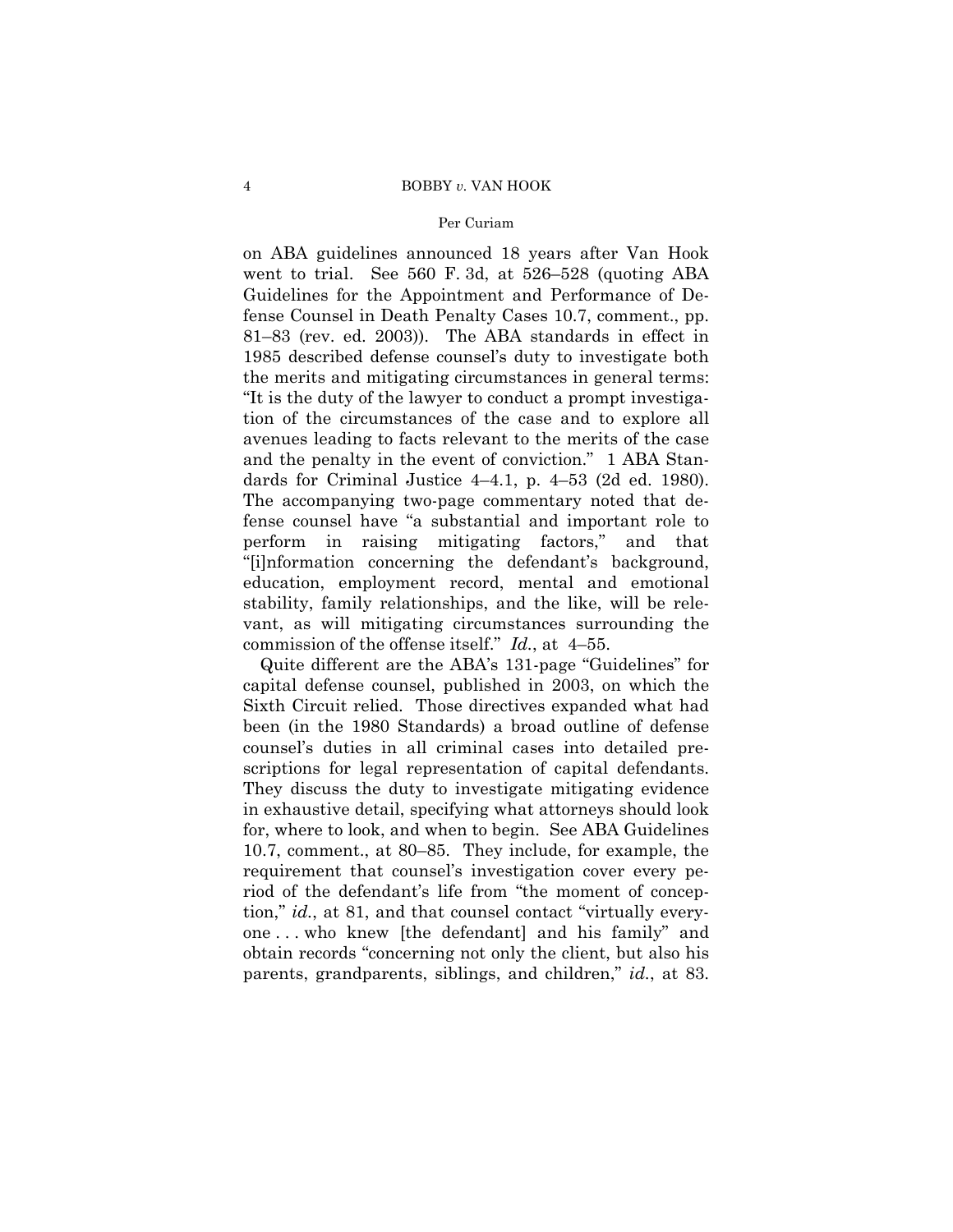Judging counsel's conduct in the 1980's on the basis of these 2003 Guidelines—without even pausing to consider whether they reflected the prevailing professional practice at the time of the trial—was error.

To make matters worse, the Court of Appeals (following Circuit precedent) treated the ABA's 2003 Guidelines not merely as evidence of what reasonably diligent attorneys would do, but as inexorable commands with which all capital defense counsel "'must fully comply.'" 560 F. 3d, at 526 (quoting *Dickerson* v. *Bagley*, 453 F. 3d 690, 693 (CA6 2006)). *Strickland* stressed, however, that "American Bar Association standards and the like" are "only guides" to what reasonableness means, not its definition. 466 U. S., at 688. We have since regarded them as such.1 See *Wiggins* v. *Smith*, 539 U. S. 510, 524 (2003). What we have said of state requirements is *a fortiori* true of standards set by private organizations: "[W]hile States are free to impose whatever specific rules they see fit to ensure that criminal defendants are well represented, we have held that the Federal Constitution imposes one general requirement: that counsel make objectively reasonable choices." *Roe* v. *Flores-Ortega*, 528 U. S. 470, 479 (2000).

B

Van Hook insists that the Sixth Circuit's missteps made no difference because his counsel were ineffective even under professional standards prevailing at the time. He is

——————

<sup>&</sup>lt;sup>1</sup>The narrow grounds for our opinion should not be regarded as accepting the legitimacy of a less categorical use of the Guidelines to evaluate post-2003 representation. For that to be proper, the Guidelines must reflect "[p]revailing norms of practice," *Strickland,* 466 U. S., at 688, and "standard practice," *Wiggins* v*. Smith,* 539 U. S. 510*,* 524 (2003), and must not be so detailed that they would "interfere with the constitutionally protected independence of counsel and restrict the wide latitude counsel must have in making tactical decisions," *Strickland*, *supra*, at 689. We express no views on whether the 2003 Guidelines meet these criteria.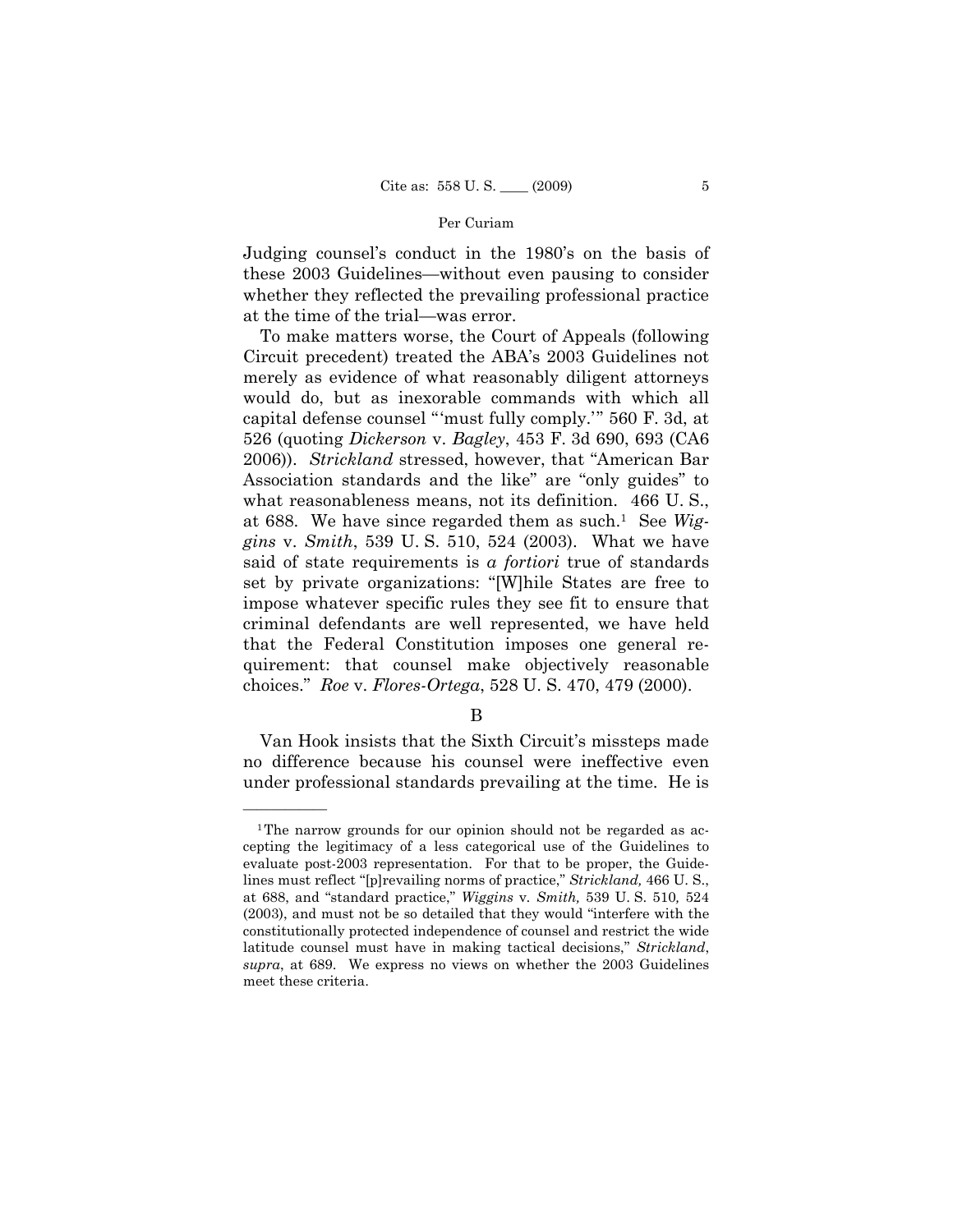wrong.

——————

Like the Court of Appeals, Van Hook first contends that his attorneys began their mitigation investigation too late, waiting until he was found guilty—only days before the sentencing hearing—to dig into his background. See 560 F. 3d, at 528. But the record shows they started much sooner. Between Van Hook's indictment and his trial less than three months later, they contacted their lay witnesses early and often: They spoke nine times with his mother (beginning within a week after the indictment), once with both parents together, twice with an aunt who lived with the family and often cared for Van Hook as a child, and three times with a family friend whom Van Hook visited immediately after the crime. App. to Pet. for Cert. 380a–383a, 384a–387a. As for their expert witnesses, they were in touch with one more than a month before trial, and they met with the other for two hours a week before the trial court reached its verdict. *Id.*, at 382a, 386a. Moreover, after reviewing his military history, they met with a representative of the Veterans Administration seven weeks before trial and attempted to obtain his medical records. *Id.*, at 381a, 386a. And they looked into enlisting a mitigation specialist when the trial was still five weeks away. *Id.*, at 386a. The Sixth Circuit, in short, was simply incorrect in saying Van Hook's lawyers waited until the "last minute." 560 F. 3d, at 528. Cf. *Williams* v. *Taylor*, 529 U. S. 362, 395 (2000) (counsel waited "until a week before the trial" to prepare for the sentencing phase).

Nor was the scope of counsel's investigation unreasonable.2 The Sixth Circuit said Van Hook's attorneys found

<sup>2</sup> In his brief in this Court, Van Hook also alludes to his counsel's failure to obtain an independent mental-health expert and their reliance on (and failure to object to harmful evidence in) a presentence investigation report—grounds on which the Sixth Circuit panel previously relied but which it abandoned in its final opinion. See *supra*, at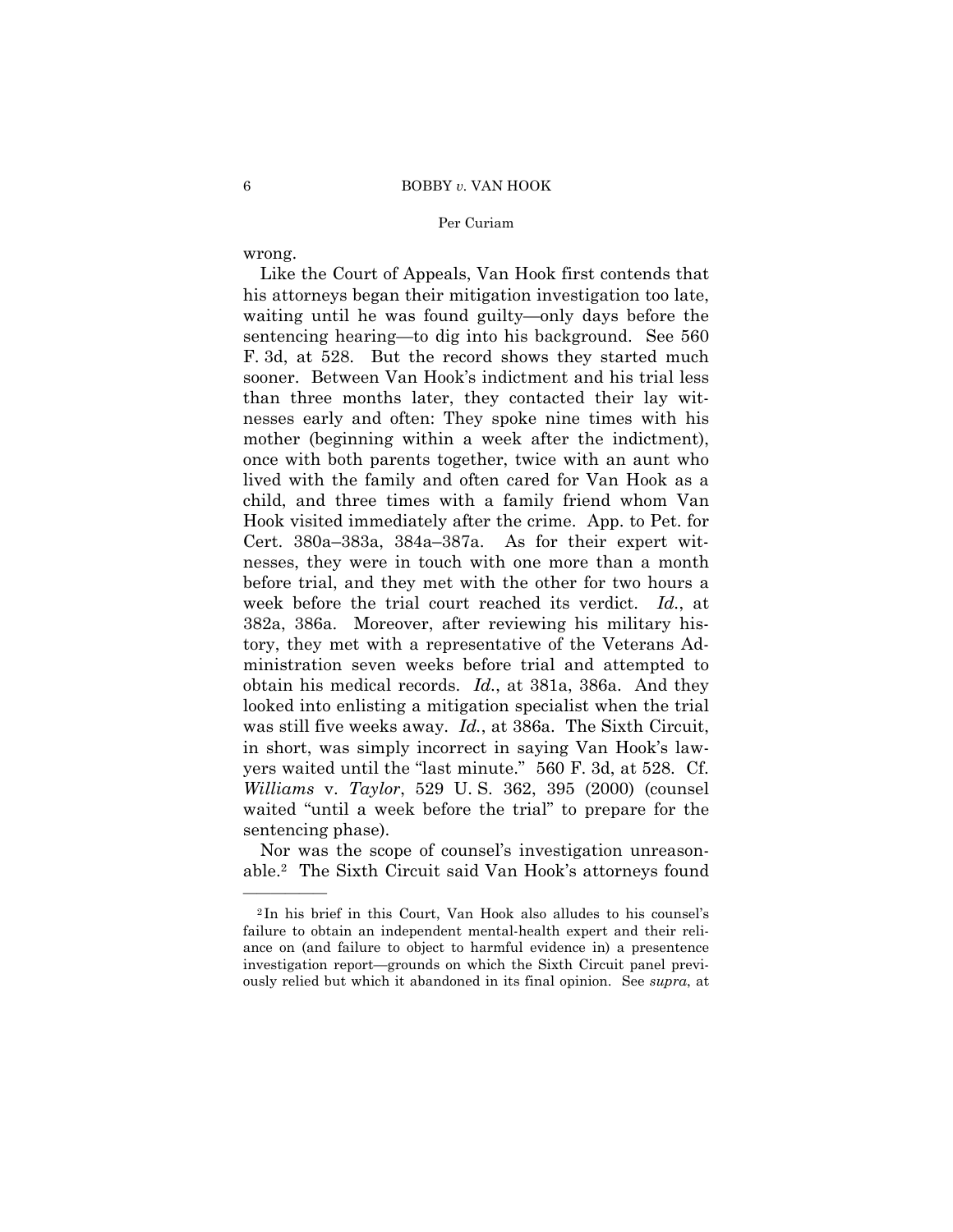only "a little information about his traumatic childhood experience," 560 F. 3d, at 528, but that is a gross distortion. The trial court learned, for instance, that Van Hook (whose parents were both "heavy drinkers") started drinking as a toddler, began "barhopping" with his father at age 9, drank and used drugs regularly with his father from age 11 forward, and continued abusing drugs and alcohol into adulthood. App. to Pet. for Cert. 310a–312a, 323a– 326a, 328a–330a, 373a. The court also heard that Van Hook grew up in a "'combat zone'": He watched his father beat his mother weekly, saw him hold her at gun- and knife-point, "observed" episodes of "sexual violence" while sleeping in his parents' bedroom, and was beaten himself at least once. *Id.*, at 321a, 338a–339a, 371a. It learned that Van Hook, who had "fantasies about killing and war" from an early age, was deeply upset when his drug and alcohol abuse forced him out of the military, and attempted suicide five times (including a month before the murder), *id.*, at 351a–353a, 372a. And although the experts agreed that Van Hook did not suffer from a "mental disease or defect," the trial court learned that Van Hook's borderline personality disorder and his consumption of drugs and alcohol the day of the crime impaired "his ability to refrain from the [crime]," *id.*, at 303a, and that his "explo[sion]" of "senseless and bizarre brutality" may have resulted from what one expert termed a "homosexual panic," *id.,* at 376a.

Despite all the mitigating evidence the defense did present, Van Hook and the Court of Appeals fault his counsel for failing to find more. What his counsel did discover, the argument goes, gave them "reason to suspect that much worse details existed," and that suspicion

——————

<sup>2–3.</sup> Van Hook now concedes, however, that neither ground is a "basis for issuing the writ," Brief in Opposition 5; see also *id.*, at 7, and accordingly we do not address them.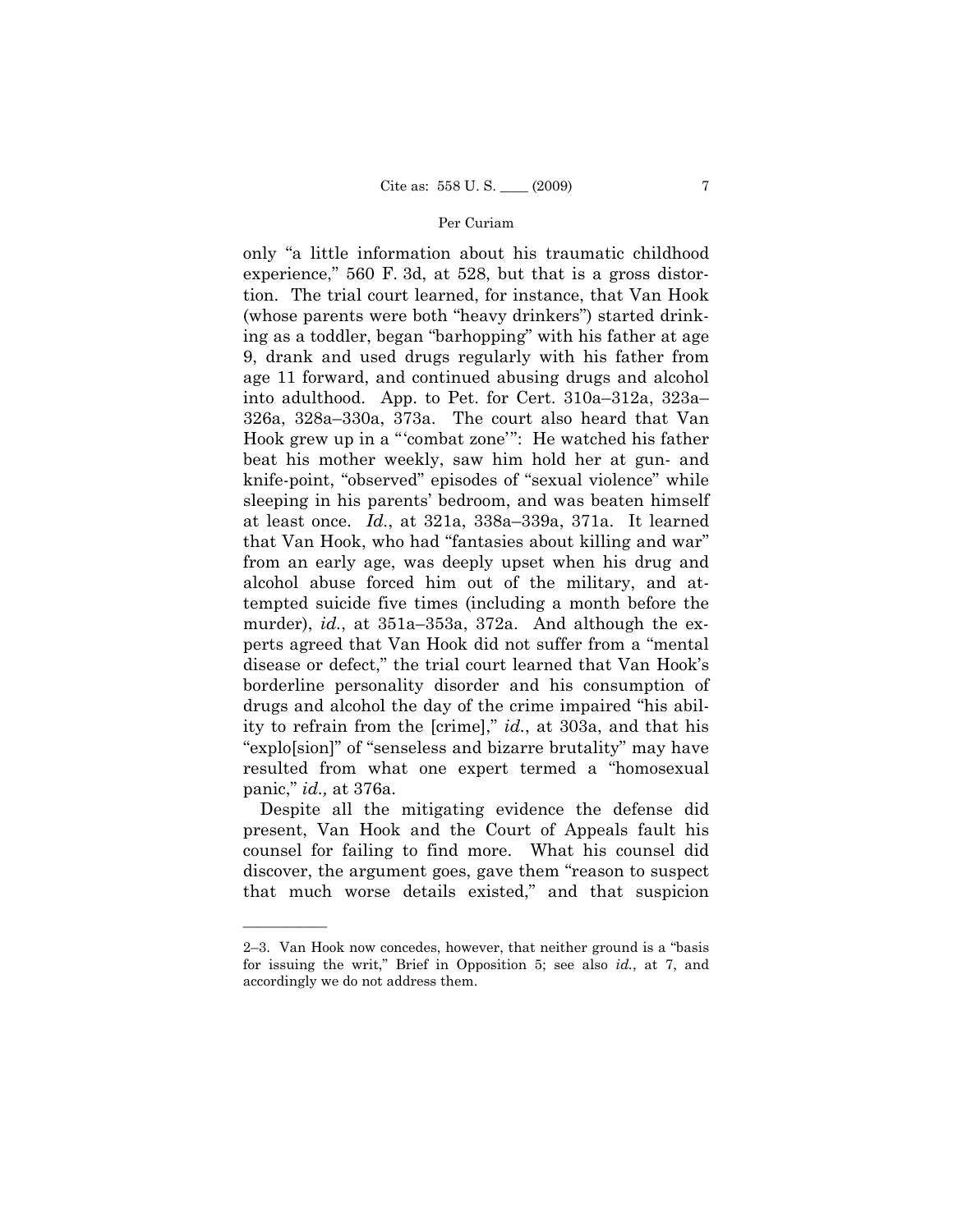should have prompted them to interview other family members—his stepsister, two uncles, and two aunts—as well as a psychiatrist who once treated his mother, all of whom "could have helped his counsel narrate the true story of Van Hook's childhood experiences." 560 F. 3d, at 528. But there comes a point at which evidence from more distant relatives can reasonably be expected to be only cumulative, and the search for it distractive from more important duties. The ABA Standards prevailing at the time called for Van Hook's counsel to cover several broad categories of mitigating evidence, see 1 ABA Standards 4–4.1, comment., at 4–55, which they did. And given all the evidence they unearthed from those closest to Van Hook's upbringing and the experts who reviewed his history, it was not unreasonable for his counsel not to identify and interview every other living family member or every therapist who once treated his parents. This is not a case in which the defendant's attorneys failed to act while potentially powerful mitigating evidence stared them in the face, cf. *Wiggins*, 539 U. S., at 525, or would have been apparent from documents any reasonable attorney would have obtained, cf. *Rompilla* v. *Beard*, 545 U. S. 374, 389– 393 (2005). It is instead a case, like *Strickland* itself, in which defense counsel's "decision not to seek more" mitigating evidence from the defendant's background "than was already in hand" fell "well within the range of professionally reasonable judgments." 466 U. S., at 699.3

——————

<sup>3</sup> In addition to the evidence the Sixth Circuit said his attorneys overlooked, Van Hook alleges that his lawyers failed to provide the expert witnesses with a "complete set of relevant records or [his] complete psycho-social history." Brief in Opposition 4. But he offers no support for that assertion. He further claims that his counsel failed to obtain or present records of his military service and prior hospitalizations, but the record shows that they did review the former, see App. to Pet. for Cert. 380a, and that the trial court learned (from one of the written expert reports) all the relevant information Van Hook says it would have gleaned from the latter, see *id.*, at 373a–377a.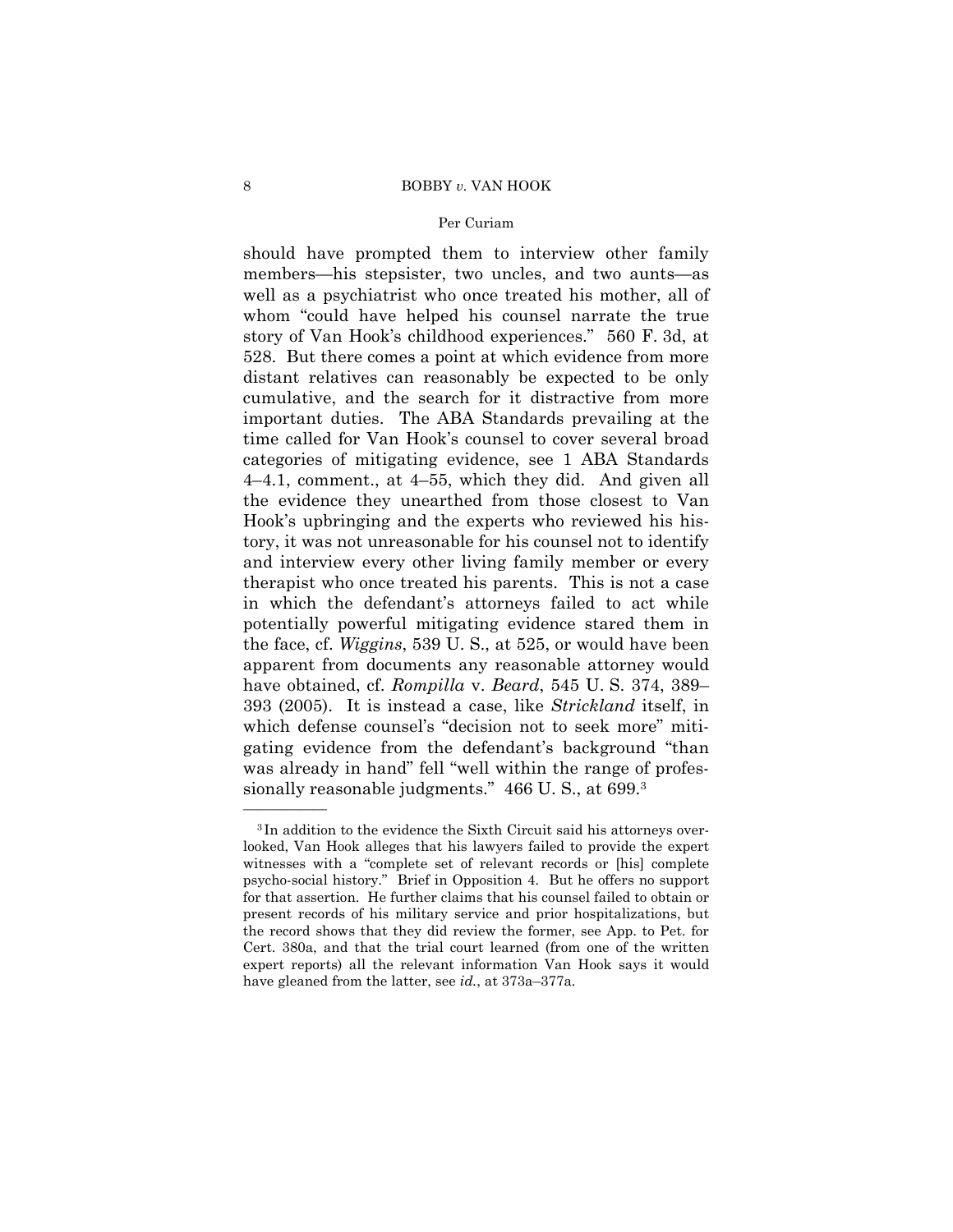What is more, even if Van Hook's counsel performed deficiently by failing to dig deeper, he suffered no prejudice as a result. See *id.*, at 694. As the Ohio court that rejected Van Hook's state habeas petition found, the affidavits submitted by the witnesses not interviewed shows their testimony would have added nothing of value. See *State* v. *Van Hook*, No. C–910505, 1992 WL 308350, \*2. Only two witnesses even arguably would have added new, relevant information: One of Van Hook's uncles noted that Van Hook's mother was temporarily committed to a psychiatric hospital, and Van Hook's stepsister mentioned that his father hit Van Hook frequently and tried to kill Van Hook's mother. App. to Pet. for Cert. 227a, 232a. But the trial court had already heard—from Van Hook's mother herself—that she had been "under psychiatric care" more than once. *Id.*, at 340a. And it was already aware that his father had a violent nature, had attacked Van Hook's mother, and had beaten Van Hook at least once. See also *id.*, at 305a (noting that Van Hook "suffered from a significant degree of neglect and abuse" throughout his "chaotic" childhood). Neither the Court of Appeals nor Van Hook has shown why the minor additional details the trial court did not hear would have made any difference.

On the other side of the scales, moreover, was the evidence of the aggravating circumstance the trial court found: that Van Hook committed the murder alone in the course of an aggravated robbery. See Ohio Rev. Code Ann. §2929.04(A)(7) (Lexis 2006). Van Hook's confession made clear, and he never subsequently denied, both that he was the sole perpetrator of the crime and that "[h]is intention from beginning to end was to rob [Self] at some point in their evening's activities." App. to Pet. for Cert. 295a; see *id.*, at 276a–278a, 294a. Nor did he arrive at that intention on a whim: Van Hook had previously pursued the same strategy—of luring homosexual men into secluded settings to rob them—many times since his teenage years,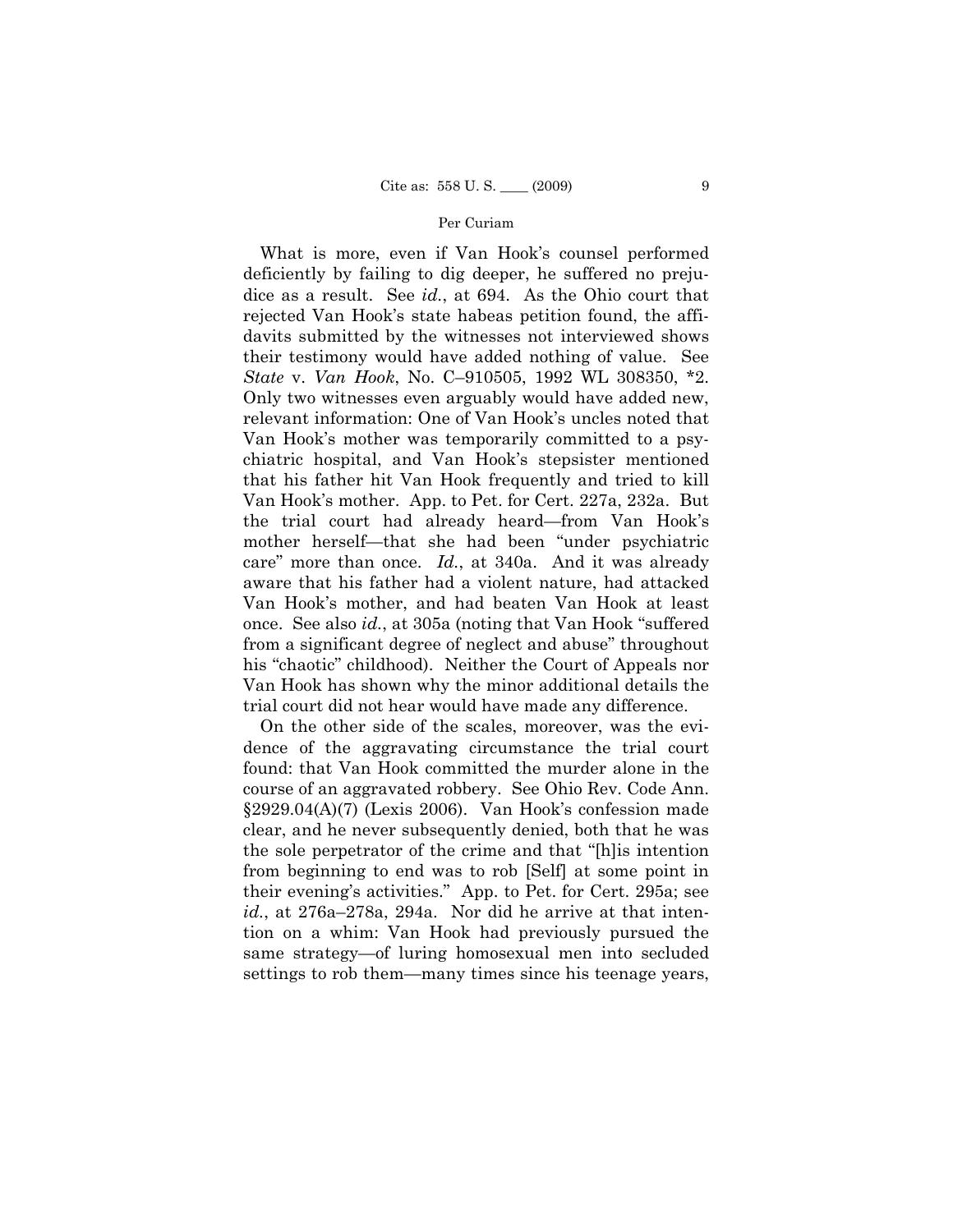#### 10 BOBBY *v.* VAN HOOK

## Per Curiam

and he employed it again even after Self's murder in the weeks before his arrest. See *id.*, at 279a, 295a, 374a. Although Van Hook apparently deviated from his original plan once the offense was underway—going beyond stealing Self's goods to killing him and disfiguring the dead body—that hardly helped his cause. The Sixth Circuit, which focused on the *number* of aggravating factors instead of their *weight*, see 560 F. 3d, at 530; cf. Ohio Rev. Code Ann. §2929.04(B), gave all this evidence short shrift, leading it to overstate further the effect additional mitigating evidence might have had.

\* \* \*

The petition for certiorari and the motion for leave to proceed *in forma pauperis* are granted. The judgment of the Court of Appeals is reversed, and the case is remanded for further proceedings consistent with this opinion.

*It is so ordered.*